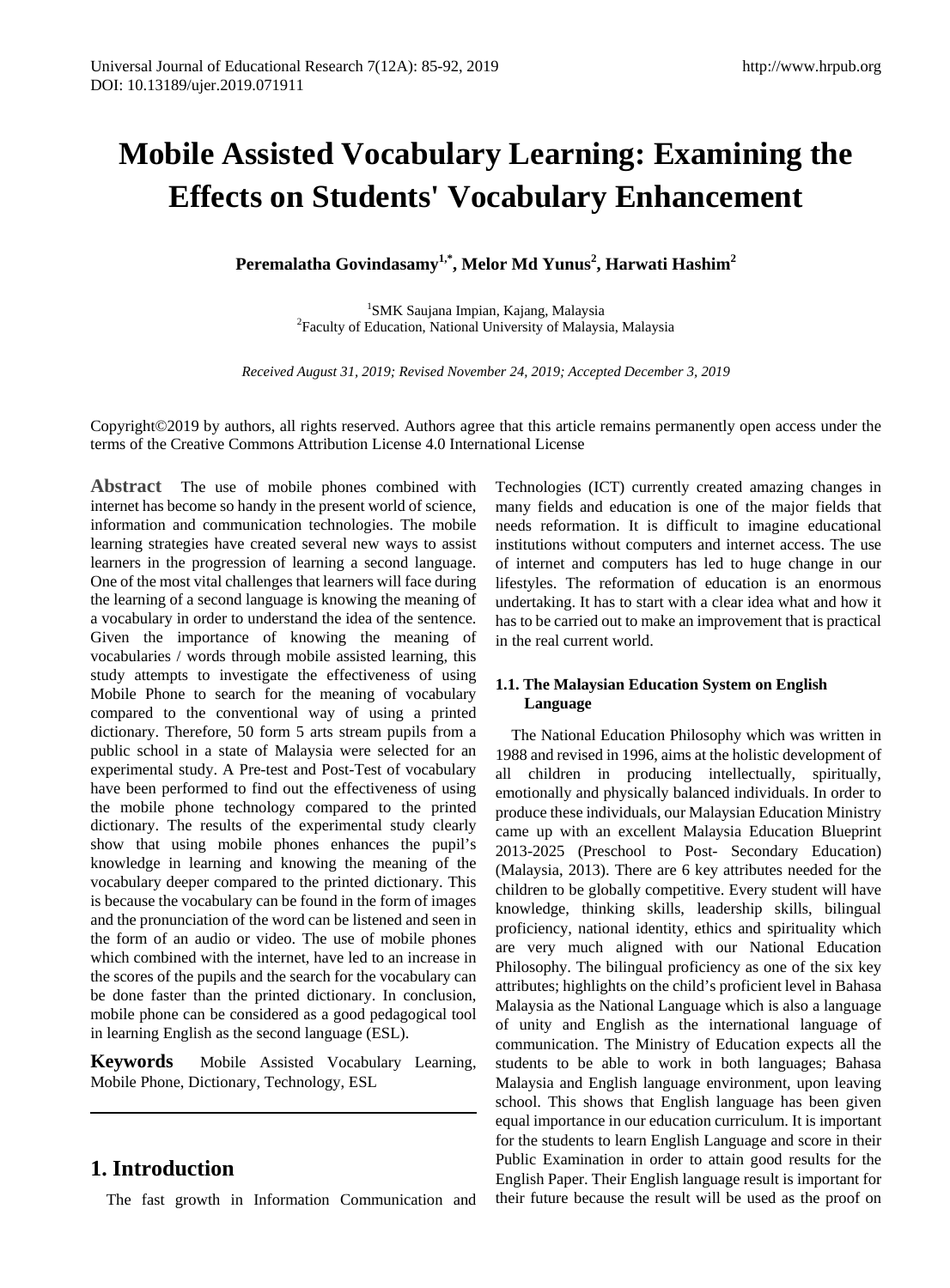their achievement in the language. There are also 11 shifts of transformation in the Malaysia Education Blue print 2013- 2025. The seventh shift mentions on the leverage ICT to scale up quality learning across Malaysia. There were few points highlighted here which are; providing internet access and virtual learning environment for all 10,000 schools, increasing online content to share best teaching practices and maximising the use of ICT for distance and self-paced learning. (Malaysia, 2013).

#### **1.2. The New ICT Transformation Plan (2019-2023)**

Recently, The Malaysian Education ministry ((KPM)., 2019) has come up with a new plan of transformation known as ICT Transformation Plan (ITP) for the ministry of Education, 2019-2023 with the idea of strengthening ICT delivery capability to support the education ecosystem. The ITP plan is a 5-year to transform the Education Ministry that accelerates the usage of ICT to support the overall education ecosystems. The ITP also intends to create opportunities for the Ministry to embed digital and innovation in operations which will give impact to all the personnel at the ministry, educators and students. The 5-year, Education lifecycle platform also includes Mobile App integration. In our public schools currently, mobile technology has been widely exposed to the teachers to get their administration work such as keying in attendance done as soon as the students reach the school. Besides that, there is big project connecting 10000 government schools in Malaysia which is known as "1 BestariNet Project" providing an online Virtual Learning Environment (VLE) enabling students to learn anywhere at any time. However, without the technology, mobile learning device and internet access, this will not be possible. (Frog VLE, 2019)

### **1.3. Mobile Phone and Restrictions**

In this current situation, obtaining information is not a big deal with technology around us. One of the most used devices is mobile phone. Mobile phones have become a necessity in our lives and it has become the medium of communication. Nowadays mobile phone comes with the access to the internet as well because many deals and errands are done with just a touch on the screen. (Giselle Tsirulnik). In the current era, dictionary use via mobile devices has mostly been used for referential purposes. Referential use refers to how the students google for information that

provides student with access to content such as dictionaries, Wikipedia, pictures, graphics, e-books, etc. at anytime and anywhere learning processes or activities occur. The portability and mobility of mobile devices which is handheld are so convenient for the learning purpose. Research on student using mobile devices such as hand phones in vocabulary learning in the Malaysian Public School remains scant, and no in-depth studies have been carried out to investigate the effectiveness of word search using the mobile phones for vocabulary learning among the form five students in the public schools. This could be due to the restriction of the circular issued on  $25<sup>th</sup>$  March 2009 – KP (BS-Dsr)201/002/1 Jld 2(2) by the Office of Director-General of Education Malaysia restricting the use of mobile phones in school.

Mobile phones will be the best tool to use in the learning process for the Upper Secondary Level students in our public schools because of its size and how this device can actually help the learners. This small size device can connect the students with many links for information. The size and the weight of the device is much smaller and lighter making it more convenient to be carried around and information be obtained faster compared to a printed material because much information is accessible on this device at anywhere and anytime as long as it is connected to the internet. The Education Ministry of Malaysia is really working on the accessibility to provide the internet access according to the Malaysia Education Blueprint 2013-2025 (Preschool to Post-Secondary Education) and ICT Transformation Plan (ITP).

# **2. Literature Review**

This section describes the literature review to the study. This section is divided into 3 sub sections which are (2.1) The Dale's Cone of experience (1969) and Mobile Phone as a tool in Learning Language, (2.2) A linguist prediction and (2.3) Past Studies on the Use of Technology and Mobile Learning.

## **2.1. The Dale's Cone of Experience and Mobile Phone as a Tool in Learning Language**

The Dale's Cone of experience (1969) would be an appropriate Model that can be used to demonstrate the effectiveness of the Mobile phone usage in the learning of vocabulary meaning.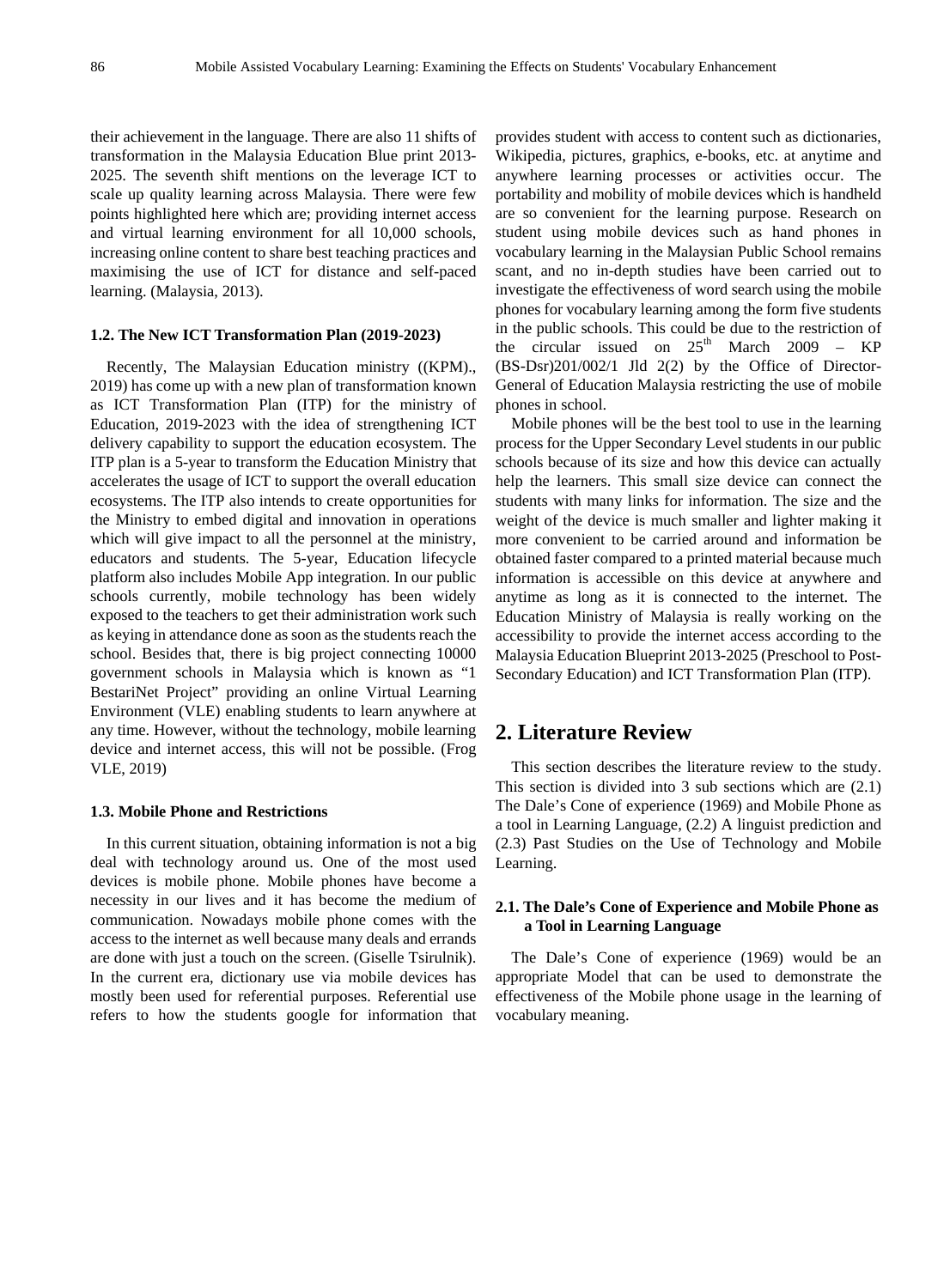

**Figure 1.** Cone of learning adapted from Dale's cone of experience (1969)

(Foundation, Cone of Experience - Edgar Dale (1969), 2018) Cone of experience research shows the most effective methods are at the very bottom. The more you progress downwards the more you strengthen the knowledge. In another word, the more you see, hear, participate in activities, present and express the idea, it will enhance the learning more. This can also be applicable to learn vocabulary and understand the meaning in its context. Therefore, this theory will be appropriate for the use of mobile phone as a learning tool to learn vocabulary. It will be applicable when the word is put as the subject of the learning. The final stage of the learning outcome is at the very bottom stage which enables the students to define a word on their own. The students use a different learning style to learn vocabulary by remembering what they see which is the image of the word; remembering what they hear which is the pronunciation of the word; and remembering what they write which is the spelling of the word and lastly to apply the word learnt whenever they get the chance to use the word in the their conversation. These enable the students to be more productive in knowing, learning and applying the word in the language which will lead them to perform better in their academic results and their daily language practice.

### **2.2. A linguist Prediction**

(Krashen, 1989) says that you don't have to "live in the country" in order to achieve any real proficiency in acquiring a second language, and the informal actual environment is always superior compared to the formal environment because it supplies comprehensible input. He predicted that a set of materials aimed at language acquisition will encourage acquisition at the fastest possible rate. This "language acquisition device" may be so powerful in the future. Thus, he leaves this to the future enhancements. So, this is the future he would have probably predicted to help learners in acquiring the second language. In this case here, we can compare the 'chalk and talk' classroom, printed books method those days to the current strategies in language acquisition with the optimal use of the technology.

## **2.3. Past Studies on the Use of Technology and Mobile Learning**

Many studies have been carried out on the Use of Technologies and Mobile Technologies for Learning a language.

(Dorothy Chun, 2016) stated that incorporating technology for language teachers into their teaching is important but also considers the consequences. This technology can be incorporated by considering and evaluating their suitability and the impact of the type of technology used. The technology should support specific learning goals. When the teachers and students use the technology wisely and purposefully, it will certainly engage them in some degree of critical reflection of their own learning as communication technologies these days that provide meaningful and useful resources for language learners to become aware of and actively reflect on communicative practices. It is important for the language learners and teachers to follow and know the current trend of technologies influence and also to consider the social consequences that might occur. This will be a key to adapting proficiency in a second language or a foreign language. Though this study mentioned on the consequences of a technology but it still supports the idea using technology appropriately to enhance the learning process.

(Maslawati M., 2014)indicated that the integration of Technology in language learning has profited students as they are not just learning in isolation, but are able to relate their learning to actual life situations

Another technology-based tool used in a current recent study is the infographics in an ESL context towards enhancing the  $21<sup>st</sup>$  century learning skills. This study (Fetylyana Nor Pazilah, 2018) stated that integrating infographics as a part of the visual aids in an ESL classroom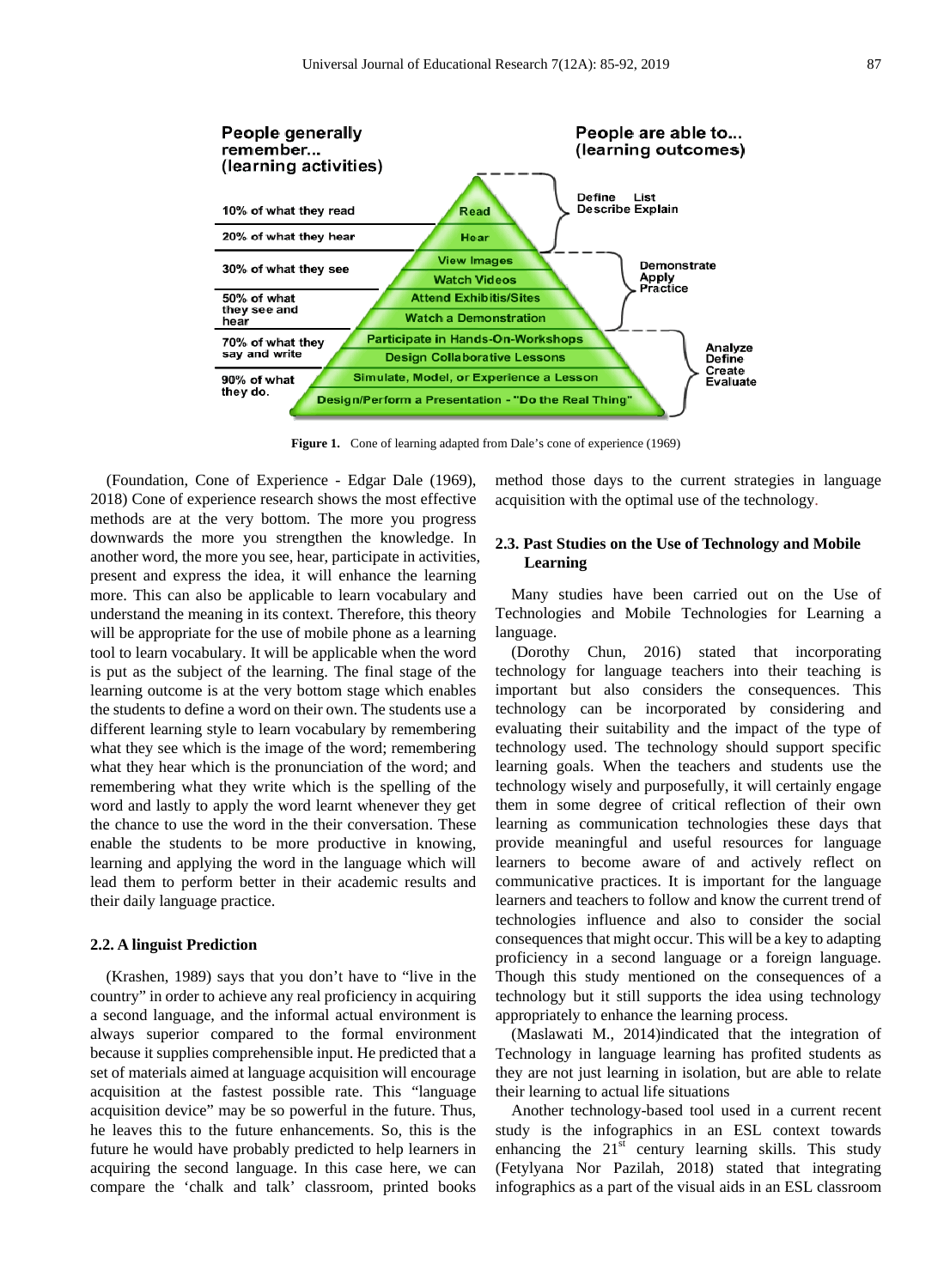will increase the motivation among the learners who are digital natives. It increases the learning interest to use the technology that they are very much into currently. It will also boost the  $21<sup>st</sup>$  century skills that are very much highlighted in this current education transformation.

Mobile Assisted Language Learning (MALL) is a method where language learning is enhanced or assisted through a handheld mobile device such as iPad, Tab, MP3, PDAs, mobile phone and etc. It provides global access to learning anywhere, anytime the user has the reception to the internet which enables users to improve on any language skills that they want to learn (Foundation, Mobile Assisted Language Learning (MALL), 2019). The use of MALL in a local private vocational college was conducted by (Wan Ummu Aiman Wan Azli, 2018) with positive results in enhancing the teaching and learning process. The study proves that MALL can be used as an effective pedagogical method to teach the second language such as English. The study recommends the stake holders such as curriculum designers and educators to use the mobile phone as a tool of learning because it is more interactive and learners are more independent.

(Harwati Hashim, 2017) stated that learning English as Second language using the mobile technology will enhance the teaching and learning. The portability of the device allows the learners to learn at anytime and anywhere. The mobile devices which are widely used among the students can be used in education and it can be considered as motivational tool for the learners. Mobile devices can be used for multi-tasking purpose such as recording notes in the form of audio or text, taking photos, creating, editing and publishing writing English language materials for the ESL learners. It also stated in this study that using MALL may bring constraint however, it has been concluded here that it could bring more benefits that constrain. Thus, the mobile device is a convenient tool to be used by students if it is used in an effective and productive manner.

A recent quantitative study conducted by (John Gyang Chaka, 2017) supports the idea thatmobile phone is a good teaching aid in learning. This is a study carried out on the perception and readiness of college students towards mobile learning in Nigeria. The education system in this country is a big challenge due to its extreme growth of its population, ethno-religious crisis and some terrorism activities. Therefore, this study was conducted to ease the learning process through mobile learning. The researcher carried out a study based on the Unified Theory of Acceptance and Use of Technology (UTAUT) involving 320 students from three colleges of education. The findings concluded that students in the education college supported the idea of mobile learning because it is useful and eases them in accessibility to learning process.

Another study on the use of mobile devices was conducted by (Nadire Cavus, 2016) to teach children's stories for the English as second language user. This was an experimental study to find out the potential of using the interactive mobile

application in enhancing the learning skills such as listening, comprehension, pronunciation and vocabulary of these second language learners without the guidance of the teacher. The results of the study clearly indicated improvement in all the skills mentioned by the experimental group. Therefore, this study suggests that young children who are interested in improving these four skills listening, comprehension, pronunciation and vocabulary should find that the mobile application would be an enjoyable and useful tool to learn language. This finding is very much appropriate to the Dale's cone of learning where all the four skills are included in the pyramid (figure 1) and it will be effective if the learning process reaches the bottom of the pyramid. Another study of teaching ESL academic the potential of mobile learning was highlighted. In this study (Arlina Ahmad Zaki, 2015) touches in the integration of mobile technology in academic writing as she claims that there aren't many studies conducted but based on the findings it is believed that this mobile technology can benefit the process of teaching and learning. The mobile learning motivates the educators and learners to use mobile applications due to its accessibility, mobility and privacy as well. It also promotes self-directed learning as it can provide spontaneous and immediate information to bring up for discussion. In another word, mobile learning can be as a very interactive tool for learning.

A study done by (Mehrak Rahimi, 2014) investigated on the impact of the mobile dictionary on 34 lower-intermediate language learners and proved that mobile phone is considered as valuable learning tools in language learning as the experimental group of 17 people who used the online dictionary in the mobile phone and outperformed the 17 students from control group who used the printed dictionary. The findings showed that the EFL students who used the mobile dictionary to learn the English as Foreign Language improved their language ability compared to those who used printed dictionary. It is also mentioned that using mobile dictionaries helps learners acquire vocabulary and it is time efficient too. This experimental study (B.T Wang, 2015) used iPad as a mobile technology tool to facilitate the learning of English vocabulary. The classes were divided into two groups which are the experimental and the control group, the experimental group uses the iPad and the control group uses the semantic-map method to teach vocabulary. At the end of the semester, the group with the iPad vocabulary teaching instruction performed better in the post-test than the group who uses semantic-map. Besides that, the findings also indicate that the learners agreed on the use of technology in the classroom as it helps the learners in learning language, increases the students' learning motivation and enhances their learning outcome too. The researcher believes that using iPad app in teaching English vocabulary has positive effects on the students.

Another study of metanalysis done by (Yao-Ting Sung, 2015) on the effects of Learning languages with mobile devices revealed that by integrating mobiles in teaching and learning method it produced better learning achievements. It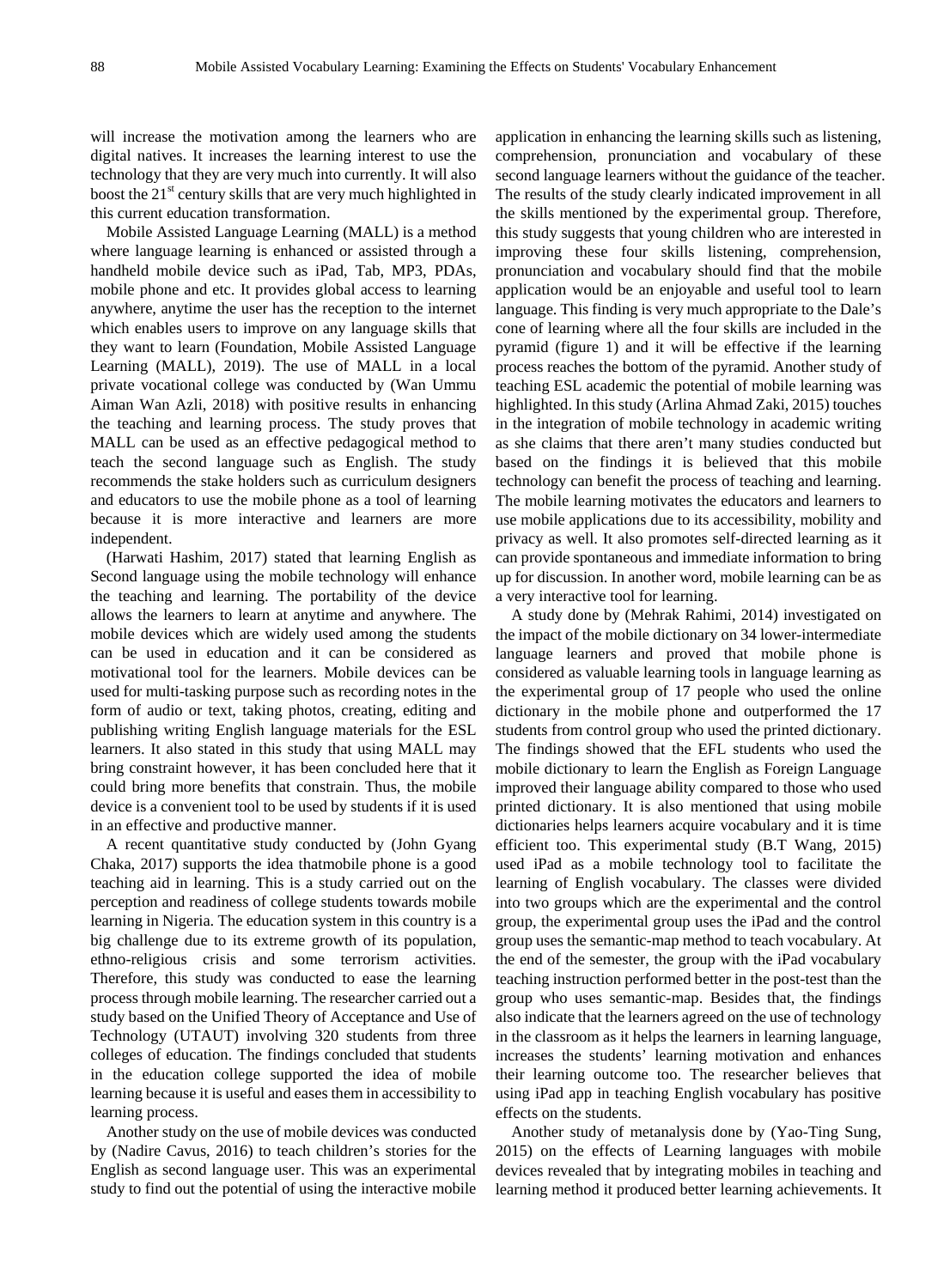is also mentioned that using mobile devices for mixed language skills or vocabulary produced better learning effect than for single skills such as reading and writing. For the L2 learners using mobiles produce better achievement too.

The Malaysian government is moving towards the  $21<sup>st</sup>$ Century Learning and using technology in the education system. The current generation who is known as overcome this should see the most convenient and latest device that a student would have and carry with them frequently so that it can be used for the learning purpose. This is one of the challenges that need to be handled by the teachers in Malaysia as it is mentioned in the  $21<sup>st</sup>$  Century education challenges. Students are no more into the 'chalk and talk' teaching style instead they want to explore. Students should be encouraged to surf the internet for good purpose in learning and to find the latest information  $(SISC(+)$ , 2016). Based on all the above studies done by the researchers, using mobile technology in learning a language gives a lot of benefits and will actually enhance the learning. The mobile phone will be an appropriate device to be used as a pedagogical tool because of its ability to retrieve information at anywhere anytime.

All the above studies have proven that the use of technology and mobile learning enhances the students' language and enables a learner to capture language in a rapid manner. It's also mentioned in the past studies that technology is a motivational tool for language enhancement It is believed that if the Ministry of Education of Malaysia would integrate technology as mentioned in the transformation plan, it will lead them to acquire the English language faster and fulfill one of the 6 keys attributes needed for a student as in the Malaysia Education Blueprint 2013-2025.

# **3. Methodology / Materials**

## **3.1. Research Respondents and Setting**

This study uses the quantitative approach. The purpose of this experimental study is to investigate on the effectiveness of using mobile phone as a tool for learning vocabulary compared to the conventional way of using a dictionary for English as a Second Language (ESL). The subjects for this study were 50 form 5 arts students (23 male and 27 female) of 17 years old from a public school in a state of Selangor, Malaysia. They were chosen out of 156 form 5 arts students from the school. The respondents were chosen based on their quick placement test consisting of 50 questions testing on their grammar and vocabulary ability. The selected students' marks ranged from 32-39 points. This is to determine which level they are in and to make sure all chosen respondents are in the same level of the language ability. (Kerr) This placement test results suggest the level of vocabulary be

given to the students for the experimental study too. The outcome recommended upper intermediate test.

### **3.2. Instruments**

The type of instruments used here is subject completed instrument – achievement test to measure an individual's knowledge or skill in a given subject. They are mostly given in schools to measure learning or the effectiveness of instructions (Jack R.Fraenkel, 2012). Two instruments were used in this study: a pre-test and a post-test on choosing the correct synonym. The words in the pre-test and the post test will not be the same because the pre-test answers could influence the choice of answer in the post-test as they already looked and found the correct meaning of the words in the dictionary. This is to make sure on the validity of the answers in the post-test. The vocabulary test consists of 50 multiple choice questions (MCQ) of synonym and is answered within 60 minutes. The mobile phone with internet access and the printed Oxford Dictionary (Wehmeir, 2002) from the library was used to look for the answers. The test was scored out of 50.

#### **3.3. Data Collection and Analysis**

The data needed will be the score of the pre-test and the post-test. The selected respondents were given a pre-test on the language ability by giving them the placement test before they were chosen to be the respondents. The respondents will be given a short 20 minutes briefing on how to use the printed dictionary to look for word meaning. Then they will go through the pre-test in the library where the same referential material (the printed dictionary) will be given to all the students. Time allocation for the test is 60 minutes. Test papers will be collected after one hour. The score of the pre-test will be recorded. After 3 days, the same students will be called for another vocabulary test, which is similar to the earlier test but different words were given. Time allocation for the test is 60 minutes. Test papers will be collected after one hour. The score of the post-test will be recorded. All the data scores will be analyzed by using excel program to get frequency of the score in the form histogram and line chart.

## **4. Results and Findings**

The findings are presented in three sections. First, figure 1- bar chart describes the individual score of the student that is followed by figure 2- line chart to give a clearer picture on the achievement , which is then followed by figure 3, describing the mark range frequency of using dictionary. Figure 4 describes the mark range frequency of using mobile phone. The last two figures ,Figure 5 and figure 6, describe the number of questions unanswered within the time allocated – 1 hour, for both pre-test and post-test.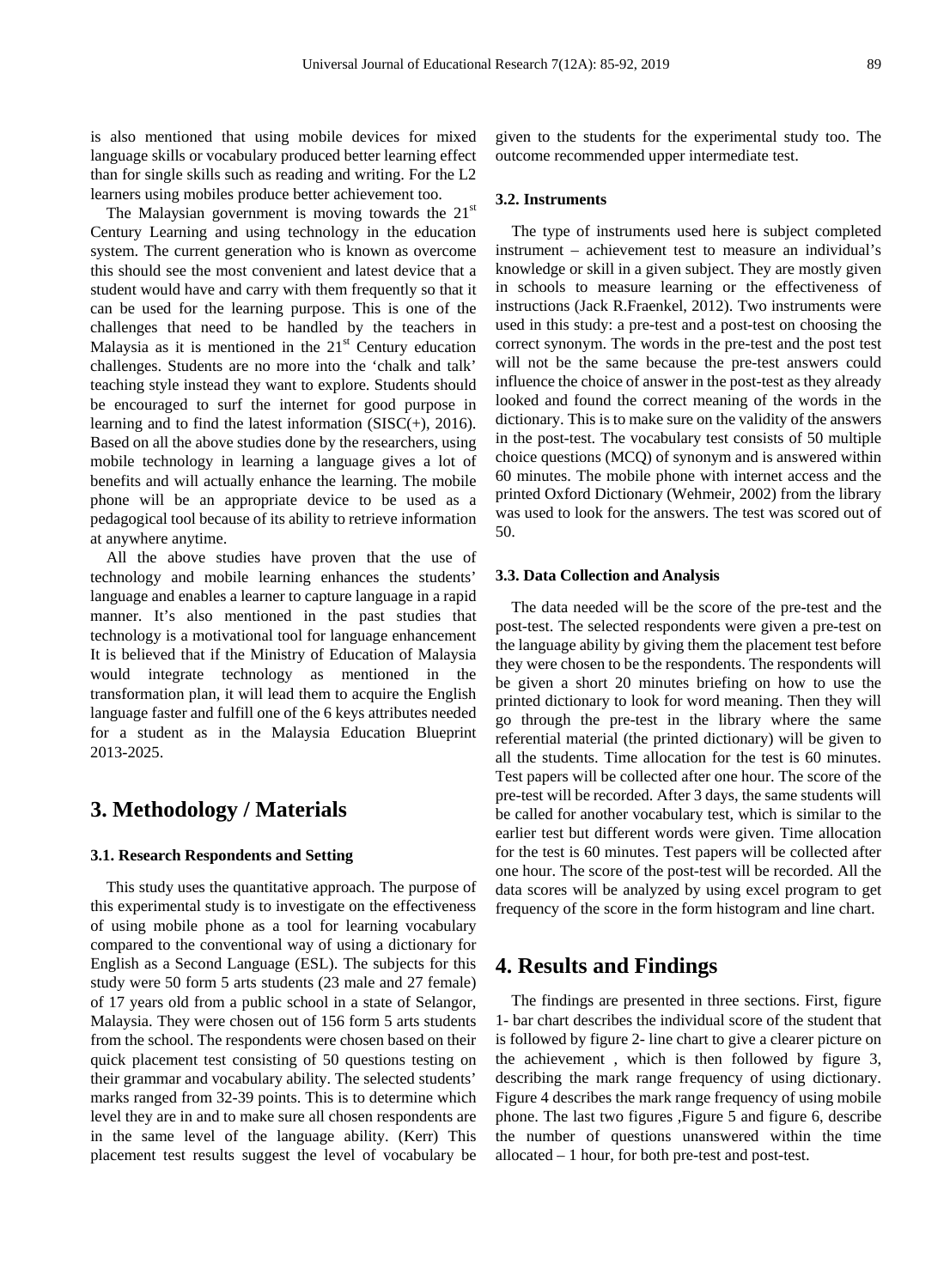

Figure 2. Individual score use of dictionary and mobile phone

Based on the figure above it is very noticeable that the score of every students using mobile phone is higher than the score of students using printed dictionary.



**Figure 3.** Comparison of achievement of score using of dictionary and mobile phone

Based on the line chart figure 3, the major score of students using mobile phone is higher 40 marks but the score of students using dictionary is in the range of 20 to 35. This clearly shows good achievement of scores in the post-test who uses mobile phone as the tool to search for the word.



**Figure 4.** The comparison on the frequency of mark range for dictionary and mobile phone

The above charts show two different score range for the use of dictionary and use of mobile phone. Both charts show the highest frequency of score is more than 50% and the lowest frequency of score is only 2% but it differs in the range of the marks. The highest score frequency for dictionary is 30 to 34 and the highest score frequency for mobile phone is 43-45. In another word it can be concluded that the mobile phone user scored better marks in the post-test. However, further analysis was done on the reason why the mobile phone user can score better than dictionary user in figure 5.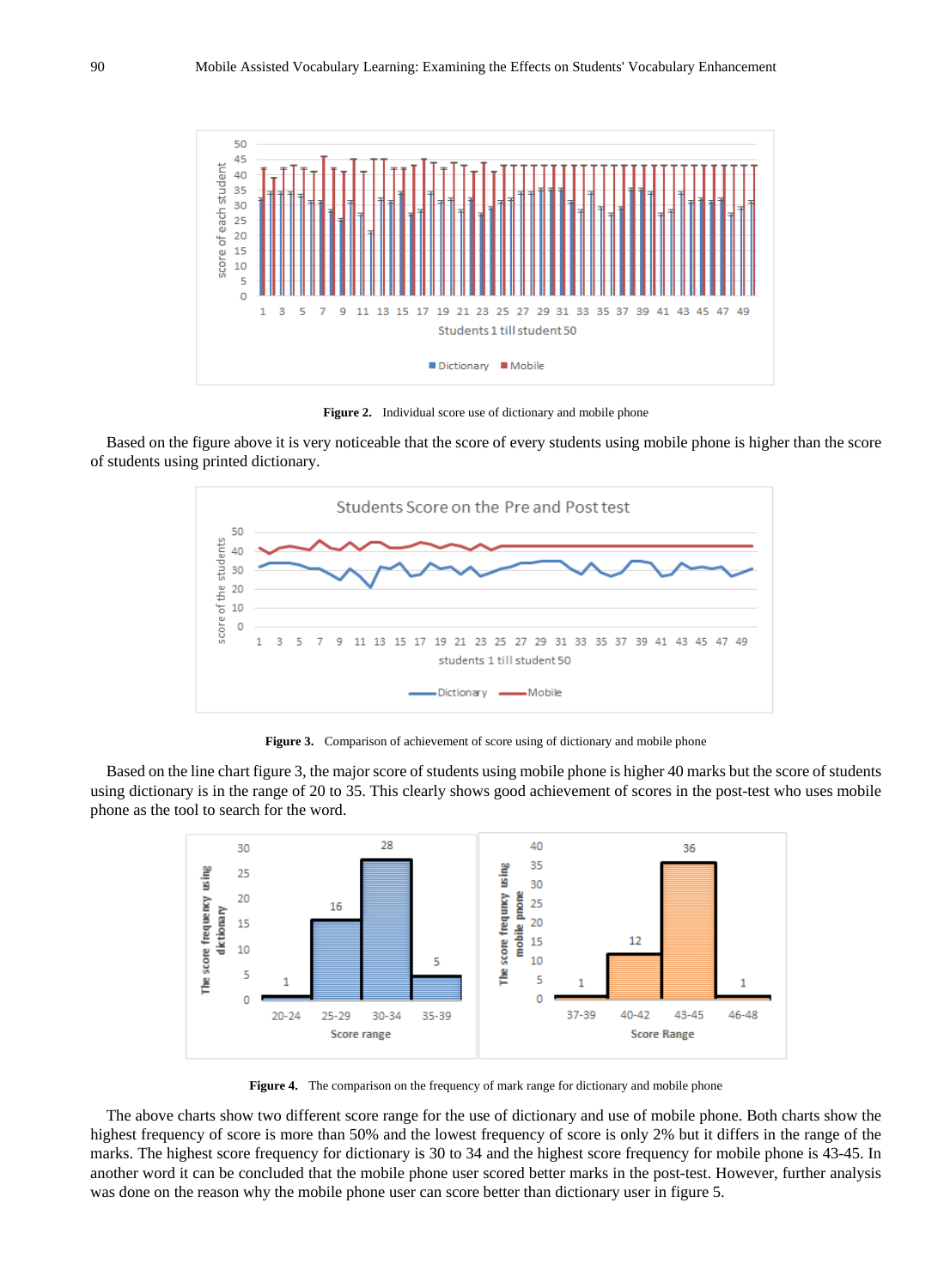

Figure 5. The comparison on the frequency of unanswered questions for dictionary and mobile phone

The time allocated for the pre-test and the post is 1 hour for 50 multiple choice questions.

The charts in figure 5 show that the frequency of unanswered question – using dictionary ranging from 10- 20 questions with the highest frequency of 14 questions by 16 students. The frequency of unanswered question – using mobile phone ranging from 0- 3 questions with the highest frequency of 31 students has answered all the questions. This is due to the time pressure.

# **5. Conclusions**

The finding of this study reported that integrating technology via mobile phone is very beneficial to the Second Language learners because learning words via mobile phone is much faster than the conventional way; the printed dictionary. Everything appears on screen of the mobile phone when the students key in the words they are looking for. The mobile phone will also enable the students to do advance search on the usage of the word, origin of the word, images and the pronunciation. The students will also be able to listen to the pronunciation of the word but use dictionary and it is impossible for the students to say the pronunciation because the pronunciation or the words in the dictionary is written in the form of phonetic symbols.

Students are able to learn and improve their vocabulary knowledge using the internet resources which are searchable or browsable at any point of time. It can list words with an explanation of where they came from and when they were first used and even the real coloured picture or images of it to give the students better understanding of the words. In conclusion the adoptation of mobile phone usage as a pedagogical tool will surely enhance the learning and teaching process. With a nearly unlimited number of websites dealing with different aspects of language learning, this would be a very good way of learning a specific section of language such as vocabulary. However, this could only be done with internet access to the mobile phone and the readiness of teachers who are still unprepared and sceptical

of students bringing mobile phones to the school. The management of school should plan a way to allow the students to bring the mobile phones to school for learning purpose with a few restrictions so that mobile phones are not misused but they are used wisely and productively to gain knowledge.

# **REFERENCES**

- [1] (KPM)., K. P. (2019, April 3). *ICT Transformation Plan for the Ministry of Educatio, 2019-2013*. Retrieved from Portal Kementerian https://www.moe.gov.my/index.php/menumedia/media-cetak /penerbitan
- [2] Arlina Ahmad Zaki, M. M. (2015). Potential of Mobile Learning in Teaching of ESL Academic Writing. *8*(6), 11-19. doi:10.5539/elt.v8n6p11
- [3] B.T Wang, C. T. (2015, February). Using ipad to facilitate English Vocabulary Learning. *International Journal of Information and Education Technology, 5*(2).
- [4] Dorothy Chun, B. S. (2016). Technology in Language Use, Language Teaching, and Language Learning. *The Modern Language Journal*, 61-80. doi:10.1111/modl.12302
- [5] Fetylyana Nor Pazilah, H. H. (2018). Using Infographics as a technology-based tool to develop 21st Century skills in an ESL context. *Journal of Educational and Learning Studies*, 35-38. doi:10.32698/0242
- [6] Foundation, W. (2018, July 31). *Cone of Experience - Edgar Dale (1969)*. Retrieved April 18, 2019, from https://en.wikipedia.org/wiki/Edgar\_Dale.
- [7] Foundation, W. (2019, January 30). *Mobile Assisted Language Learning (MALL)*. Retrieved Aprl 18, 2019, from Wikipedia: https://en.wikipedia.org/wiki/Mobile-assisted\_language\_lear ning
- [8] Giselle Tsirulnik. (n.d.). *Mobile phone ranked most used electronic device: Forrester*. Retrieved from https://www.mobilemarketer.com/ex/mobilemarketer/cms/ne ws/research/7473.html